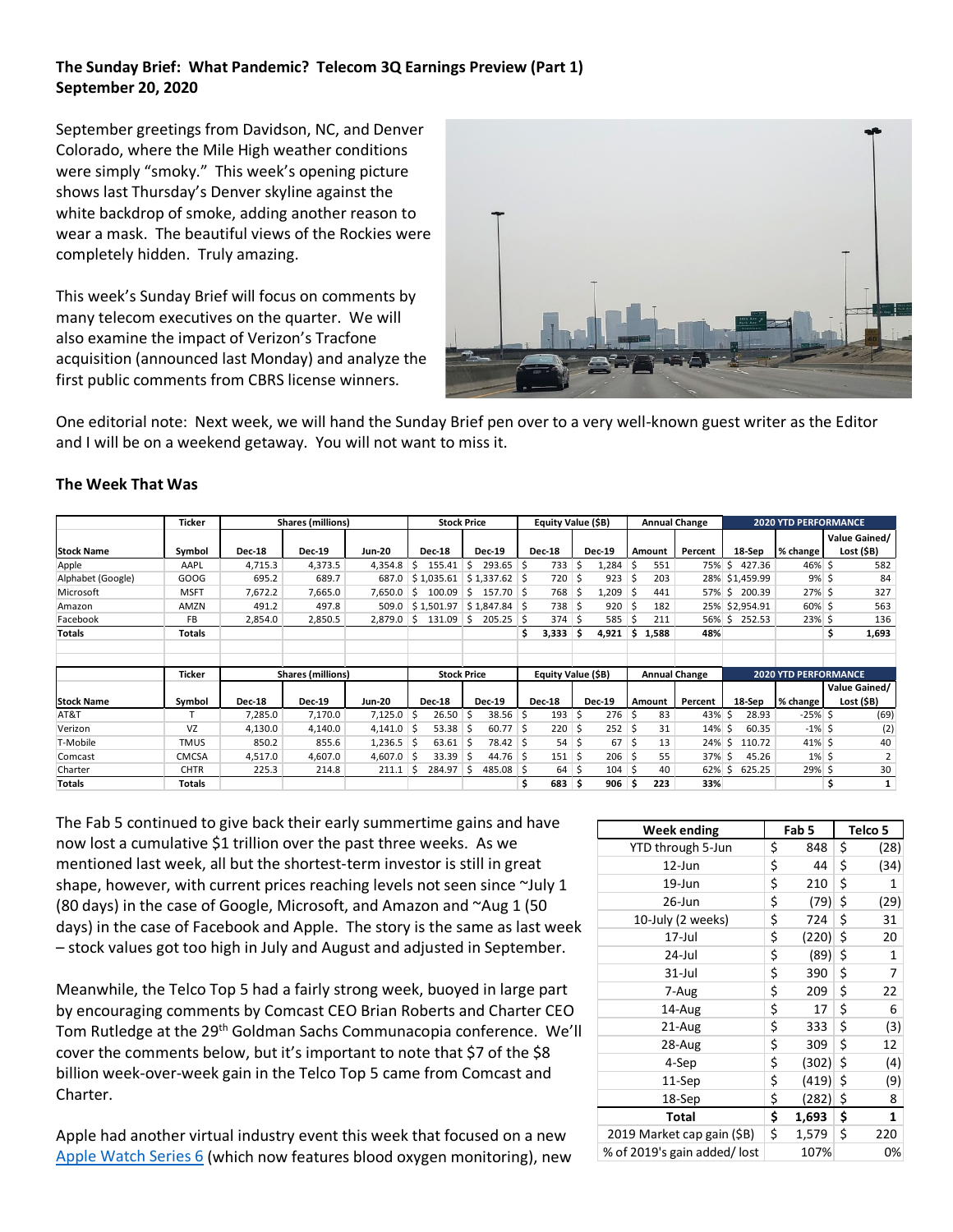iPad (with a more powerful processor), and bundles largely aimed at families (The Verge has a good summary article on the launc[h here\)](https://www.theverge.com/2020/9/15/21430844/apple-event-recap-biggest-announcements-watch-series-6-se-ipad-air). Apple also introduced a new family configuration called Family Setup (announcement [here\)](https://www.apple.com/newsroom/2020/09/apple-extends-the-apple-watch-experience-to-the-entire-family/#:%7E:text=Family%20Setup%20will%20be%20available,or%20later%20running%20iOS%2014.). While this software update does a lot of things, the most relevant paragraph in Apple's announcement to the telecommunications industry is here:

"Kids and older family members of the household using Family Setup will have their own phone number through a separate cellular plan, and by using their own Apple ID, they can follow their schedule and family events using Calendar, learn to manage tasks with Reminders, view photo albums synced from a guardian's iPhone, and more. With the new Apple Cash Family, parents can securely send their kids money to spend on their watch using Apple Pay. Parents can choose to receive notifications when their kids pay, and view their child's purchases right in Wallet on their own iPhone."

Wireless carriers are eager for additional phone line additions (particularly for kids), with all three major carriers supporting a \$10 monthly price point per connected smartwatch (T-Mobile details [here,](https://investor.t-mobile.com/news-and-events/t-mobile-us-press-releases/press-release-details/2020/Available-at-T-Mobile-New-Apple-Watch-Series-6-Apple-Watch-SE-and-iPad-8th-generation-with-iPad-Air-Coming-Soon/default.aspx) Verizon detail[s here,](https://www.verizon.com/about/news/verizon-plans-unlimited-plus) and AT&T details [here\)](https://about.att.com/story/2020/apple_ipad_watch.html). Also, in what is more of a "sign of the times," all Apple Watch Series 6 and SE orders had to be placed online – no in-store sales (and, according to our Charlotte-area channel checks, no demo devices for the stores).

Online-only Apple Watch availability appears to have had no impact to Verizon sales – as of Saturday a.m. (Sept 19), there was a minimum 10-day wait for each Series 6 color and an even longer wait (longest a month) for certain colors and sizes. T-Mobile and AT&T had fewer models/colors on backorder during our Saturday lookups. **Bottom line**: The lack of a 5G iPhone announcement gives the Apple Watch (and Family Setup) more time to shine. Initial sales appear to be exceeding expectations, particularly at Verizon. With no multi-line discount, Family Setup should be a very profitable addition to carrier plans.

## **Why Did Verizon Acquire Tracfone?**

In a week that featured several blockbuster acquisitions (including Softbank'[s proposed sale of Arm Holdings](https://www.cnbc.com/2020/09/14/nvidia-to-buy-arm-holdings-from-softbank-for-40-billion.html) to Nvidia [for \\$40 billion](https://www.cnbc.com/2020/09/14/nvidia-to-buy-arm-holdings-from-softbank-for-40-billion.html) and an announcement that [Softbank will also divest of most of its holdings in money-losing wireless](https://www.wsj.com/articles/softbank-sells-brightstar-carrying-on-its-divestiture-spree-11600410882)  [logistics company Brightstar,](https://www.wsj.com/articles/softbank-sells-brightstar-carrying-on-its-divestiture-spree-11600410882) Verizon's Tracfone acquisition almost got lost.

For those of you who missed Monday's announcement, it'[s here.](https://www.globenewswire.com/news-release/2020/09/14/2092937/0/en/Verizon-to-acquire-Tracfone.html) The numbers are telling: Verizon is acquiring an MVNO (Mobile Virtual Network Operator) that already uses Verizon for 62% of their customers (13 out of 21 million). From this perspective, the acquisition *preserves* a highly profitable revenue base and also allows the wholesale base to grow an additional 8 million subscribers (which, assuming cost of sales at \$18 for the \$28 ARPU, would represent about \$1.7 billion per year in wholesale revenue value). Here's a snapshot of the Tracfone's US performance per America Movil's second quarter earnings report: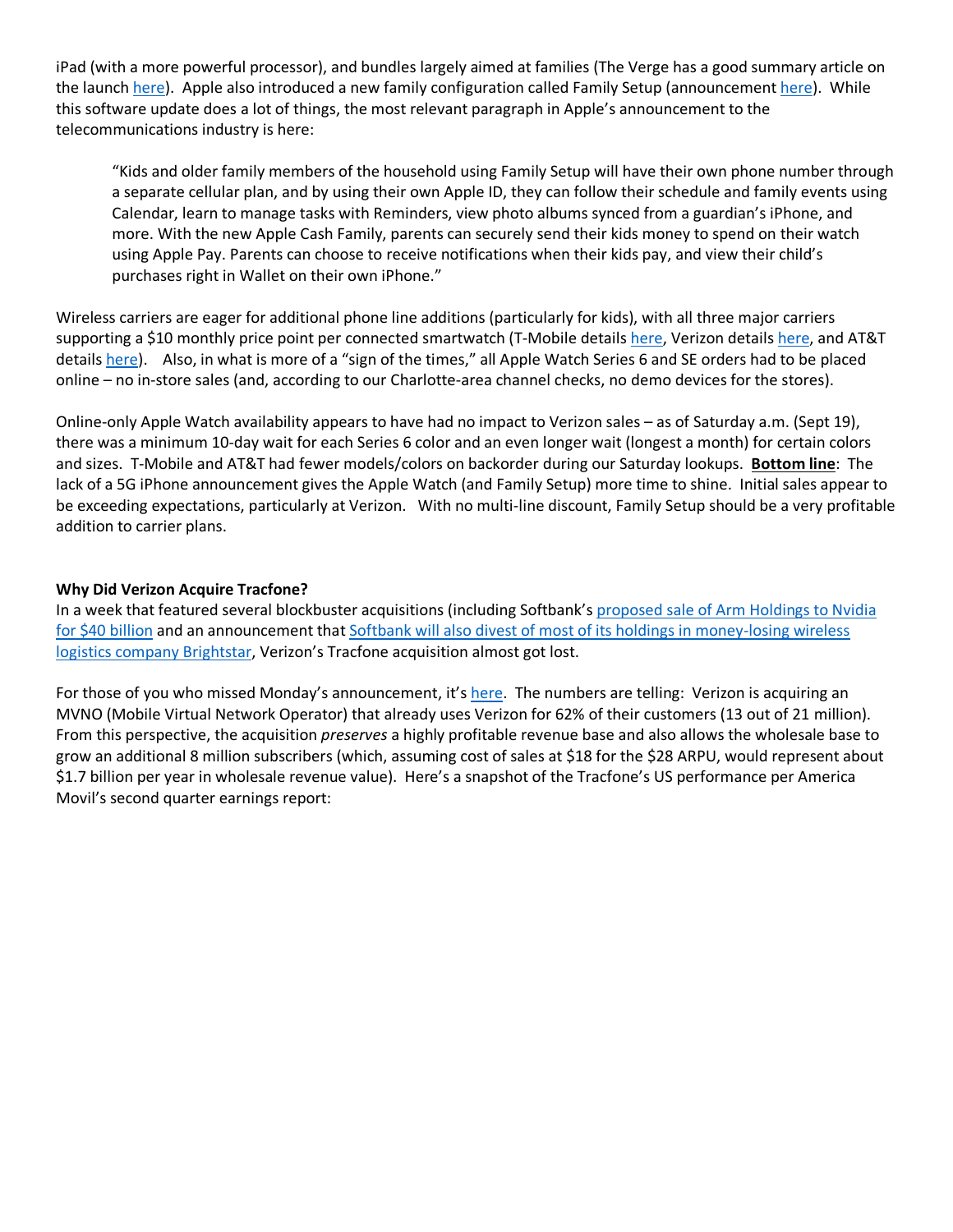| <b>INCOPIE 3TATEMENT - UNITED</b> | PIILLIONS OF DOLLATS |       |       |            |            |       |
|-----------------------------------|----------------------|-------|-------|------------|------------|-------|
|                                   | 2020                 | 2019  | Var.% | Jan-Jun 20 | Jan-Jun 19 | Var.% |
| <b>Total Revenues</b>             | 2,087                | 1.998 | 4.5%  | 4.073      | 3,990      | 2.1%  |
| <b>Service Revenues</b>           | 1,729                | 1.709 | 1.2%  | 3,421      | 3,399      | 0.7%  |
| <b>Equipment Revenues</b>         | 357                  | 289   | 23.6% | 652        | 592        | 10.2% |
| <b>EBITDA</b>                     | 313                  | 177   | 76.2% | 429        | 301        | 42.6% |
| % total revenues                  | 15.0%                | 8.9%  |       | 10.5%      | 7.5%       |       |
| <b>EBIT</b>                       | 294                  | 159   | 85.3% | 392        | 263        | 49.0% |
| $\frac{0}{2}$                     | 14.1%                | 7.9%  |       | 9.6%       | 6.6%       |       |

**United States Operating Data** 

INCOME CTATEMENT Heited Chates Millions of Dollars

|                                         | <b>2Q20</b> | <b>2Q19</b> | Var.%    |
|-----------------------------------------|-------------|-------------|----------|
| <b>Wireless Subscribers (thousands)</b> | 20,918      | 21,435      | $-2.4%$  |
| <b>Straight Talk</b>                    | 9.743       | 9.329       | 4.4%     |
| SafeLink                                | 2,008       | 2,568       | $-21.8%$ |
| <b>Other Brands</b>                     | 9,167       | 9,539       | $-3.9%$  |
| <b>MOU</b>                              | 677         | 577         | 17.3%    |
| <b>ARPU (US\$)</b>                      | 28          | 26          | 4.8%     |
| Churn (%)                               | 3.3%        | 3.7%        | (0.4)    |

While second quarter earnings trends are more indicative of pandemic retail closures than they are of economic trends, it's important to note that Straight Talk (distributed through Walmart) is growing at over 4% year/year while all of the other MVNO brands (excluding SafeLink, their lifeline brand) are shrinking by nearly the same amount. ARPU also continues to grow as customers increasingly are selecting unlimited plans (Straight Talk plans are [here\)](https://www.straighttalk.com/wps/portal/home/shop/serviceplans). With lots of distributor changes, however (e.g., [T-Mobile's Metro dealer disputes,](https://www.fiercewireless.com/operators/metro-dealers-accuse-t-mobile-trying-to-poach-customers) [Boost Mobile's sale to Dish\)](https://bestmvno.com/boost-mobile/dish-now-owns-boost-mobile-and-wireless-plan-changes-are-being-made/), Verizon inherits a new, large, struggling, high-maintenance channel.

With all of these puts and takes, why did Verizon acquire Tracfone? Verizon's CEO, Hans Vestberg, addressed this at the Goldman Sachs conference this week (full transcrip[t here\)](https://www.verizon.com/about/sites/default/files/2020-09/GoldmanSachsConf-Transcript-091520.pdf):

"As a -- part of the Network-as-a-Service strategy was, of course, to broaden out and see that we're using the network in the best way. We think we have a unique sort of competence in running networks and customer innovation. We have been #1 in the premium segment. We now are going to be the #1 in the value segment. We think we can scale everything in the back office in order to make this even a better experience for our customers, everything from our network, to our innovation, to the distribution and all of that. And that's why we think this is a good fit."

Simply put, in Verizon's view, it's a base that they believe they can manage better than Tracfone. Eight million additional customers will add nationwide scale, and, even with integration costs, it should be accretive to Verizon shareholders within a year (we think sooner than that if the \$18/ subscriber revenue opportunity is accurate).

There is little doubt that the cash outlay for the deal can be easily recouped (America Movil's payment is \$3.125 billion in cash and another \$3.125 billion in Verizon stock), but MVNO cash flow preservation is, in our view, a small part of the overall value to Verizon. First, Big Red needed a vehicle to test various value propositions without writing down their current retail base. Visible and Yahoo! Mobile were not going to be able to gain broad-based appeal without a price war. Tracfone brings local distribution to the table, which allows Verizon to target specific products and offers.

Specifically, we think that Tracfone's distribution could help Verizon's 5G fixed wireless efforts. For those of you who are unaware of their buildout progress, city maps can be found [here.](https://www.verizon.com/5g/coverage-map/?city=detroit) One of the city buildouts is in the Corktown (mostly industrial) neighborhood in Detroit. Here's the Verizon 5G map (left) and the Zillow Home Value Index (ZHVI) for zip code 48216: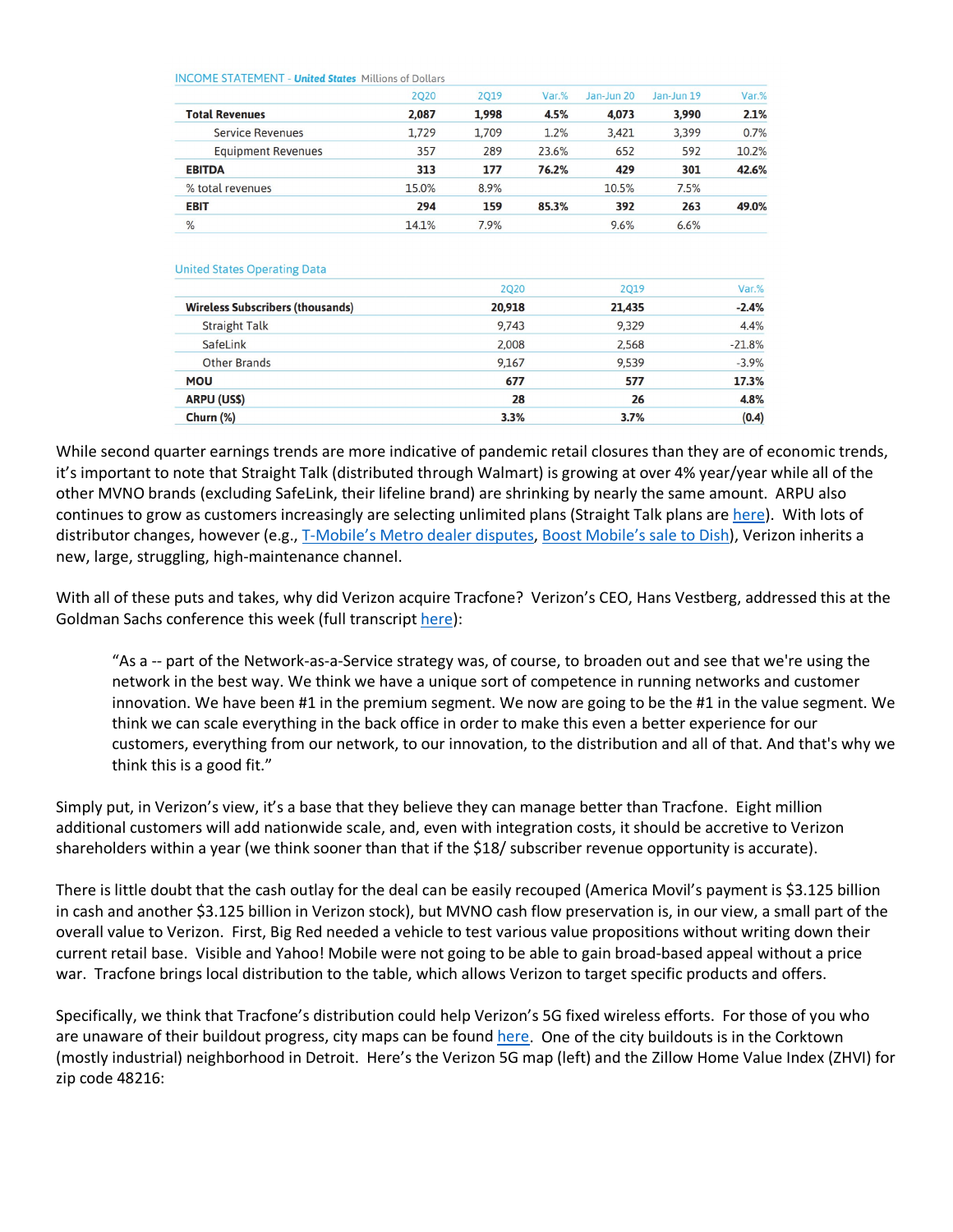

This is not a high-end housing network deployment, but rather a middle-class neighborhood. The nearest Verizon store is in downtown Detroit (1.1 miles away). But there are three independent wireless dealers in this zip code, each of whom would be very interested in helping Verizon grow their fixed wireless access (FWA) base. Verizon did not need distribution synergies to justify the Tracfone deal, but Page Plus Internet could be coming to Corktown very soon.

On top of this, the Tracfone transaction boosts Verizon's relationship with Walmart. In late May, Light Reading ran an article [\(here\)](https://www.lightreading.com/the-edge/emerging-verizon-walmart-5g-deal-covers-edge-computing-too/a/d-id/759979) outlining the growing relationship between the two companies as Walmart looked to deploy localized data centers, remote telehealth solutions, and in-store cameras. With the Tracfone transaction, Verizon "owns" part of the electronics department. Could "store within a store" be far behind (using one of the Tracfone brands), combining one of the biggest winners from the COVID-19 pandemic with one of the strongest brands in prepaid wireless (Straight Talk)? And, with Walmart still in the running to be a minority owner of the TikTok US subsidiary, could we see Verizon bundles featuring either the Walmart app or TikTok or even [Walmart Plus?](https://www.engadget.com/walmart-plus-launch-subscription-details-price-123003235.html)

**Bottom line**: Verizon shareholders should be very happy with the stated reasons for the TracFone deal and should be even happier when they realize that Tracfone's distribution enhances Verizon's FWA distribution efforts and increases the ties with America's largest retailer. This is a transaction with a lot of upside.

## **What Pandemic? Telecom 3Q Earnings Preview (Part 1)**

This week, Goldman Sachs held their 29<sup>th</sup> Communacopia conference and telecom was well represented [\(Hans Vestberg,](https://www.verizon.com/about/sites/default/files/2020-09/GoldmanSachsConf-Transcript-091520.pdf) [Brian Roberts,](https://www.cmcsa.com/events/event-details/goldman-sachs-investor-conference-2) [Mike Sievert/ Neville Ray/ Peter Osvaldik,](https://investor.t-mobile.com/news-and-events/events-and-presentations/event-details/2020/Goldman-Sachs-29th-Annual-Communacopia-Conference/default.aspx) [Tom Rutledge,](https://ir.charter.com/investor-overview) and [John Stankey](https://investors.att.com/news-and-events/events-and-presentations) all attended virtually). We will split our analysis across several Briefs, but here are the themes that were emphasized from their presentations:

- 1. Even as COVID-19 lockdowns abate, home connectivity continues to be paramount. Broadband volumes will grow, and ARPUs will also grow. This overachievement will help cable and AT&T/ Verizon offset SMB softness and company-specific issues (Cord cutting, WarnerMedia, NBC Universal, and theme parks). Everyone's boat rises, but cable's yacht will rise even more than expected.
- 2. Every company is rethinking the role of distribution, and the percentage of permanently closed stores will be larger than expected. Along with decreased advertising, this will be the common 2H 2020 project across every company (with less cost opportunity for cable). AT&T and T-Mobile appear to have the largest opportunities.
- 3. Consumer High Speed Internet self-install is here to stay, and its impact will drive meaningful EBITDA improvement for cable and, to a lesser extent, Verizon and AT&T.
- 4. The cable companies are serious about deploying Citizens Band Radio Spectrum (CBRS) to offload increasing amounts of traffic from Verizon. Companies who deploy Priority Access Licenses will also take advantage of the 80-150 MHz of Generally Available Access (GAA).
- 5. As we have seen in our Telco Top 5 stock price performance analysis, AT&T will likely perform differently than the rest of the market. Many factors, including a substantial reduction in workforce that occurred throughout the summer as well as languishing satellite and WarnerMedia metrics, will drive their relative underperformance. We also believe that HBO Max launch statistics (specifically net new revenues to HBO from the product) will be weaker than most expect (especially when compared to Comcast's Peacock launch).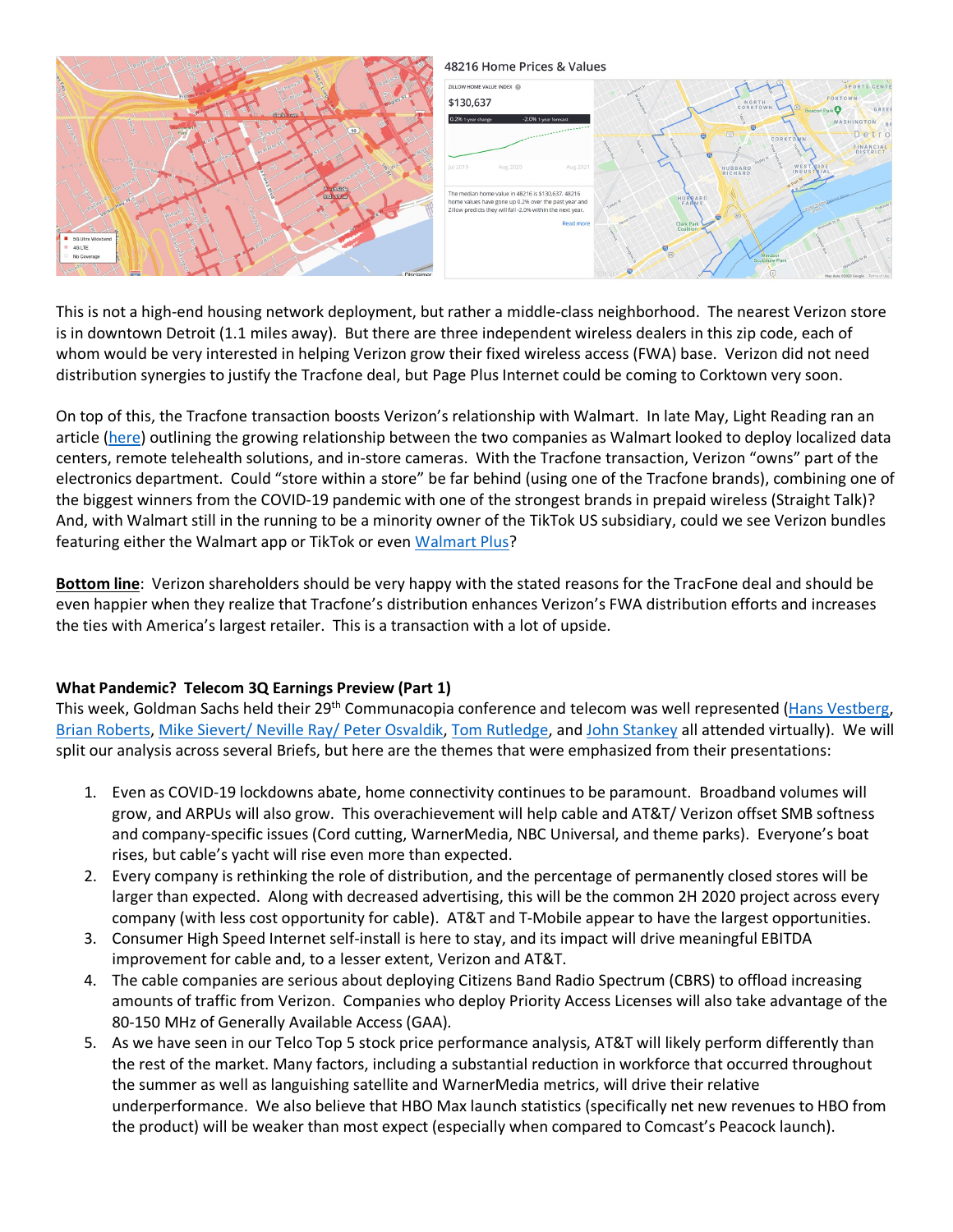6. Political advertising cash flows represent a significant tailwind for both cable and AT&T (Verizon to a smaller extent based on the most competitive races).

With respect to broadband, Comcast CEO Brian Roberts surprised everyone at the Goldman Sachs conference with the following proclamation (Brett Feldman of Goldman Sachs asked a follow up question about the performance of Comcast's portfolio):

"I think I have some good news in that regard. Broadband is doing much better than I thought, we thought, and frankly perhaps everyone thought. If you look back to the first quarter of 2008, the single biggest quarter of net adds was 492,000 in that quarter. I am pleased to say that we are going to beat that this quarter. We are already looking at over 500,000."

| Here's the current trend line for Comcast broadband net additions for the last several quarters: |
|--------------------------------------------------------------------------------------------------|
|--------------------------------------------------------------------------------------------------|

| <b>Cable Communications: Customer Metrics</b><br>(Amounts in thousands, except per customer data; unaudited) |        |           |        |           |           |           |           |        |           |           |           | <b>SV</b><br><b>COMCAST</b> |
|--------------------------------------------------------------------------------------------------------------|--------|-----------|--------|-----------|-----------|-----------|-----------|--------|-----------|-----------|-----------|-----------------------------|
|                                                                                                              |        |           | 2018   |           |           |           |           | 2019   |           |           | 2020      |                             |
|                                                                                                              | 1Q     | <b>2Q</b> | 3Q     | <b>4Q</b> | <b>FY</b> | <b>1Q</b> | <b>2Q</b> | 3Q     | <b>4Q</b> | <b>FY</b> | <b>1Q</b> | <b>2Q</b>                   |
| Homes and businesses passed <sup>16</sup>                                                                    | 57,390 | 57,509    | 57,654 | 57,790    | 57.790    | 57,995    | 58,237    | 58,513 | 58,694    | 58,694    | 59,006    | 59,245                      |
| High-Speed Internet (HSI)                                                                                    |        |           |        |           |           |           |           |        |           |           |           |                             |
| <b>HSI residential customers<sup>19</sup></b>                                                                | 24.214 | 24,440    | 24,774 | 25,097    | 25,097    | 25.449    | 25,631    | 25,990 | 26,414    | 26,414    | 26,880    | 27,220                      |
| HSI business services customers                                                                              | 2,034  | 2,069     | 2,098  | 2,125     | 2,125     | 2.148     | 2,176     | 2.197  | 2,215     | 2,215     | 2.226     | 2,209                       |
| <b>Total HSI customers</b>                                                                                   | 26,249 | 26,509    | 26,871 | 27,222    | 27.222    | 27.598    | 27,807    | 28.186 | 28,629    | 28,629    | 29,106    | 29,429                      |
| Total HSI penetration of homes and businesses passed <sup>20</sup>                                           | 45.7%  | 46.1%     | 46.6%  | 47.1%     | 47.1%     | 47.6%     | 47.7%     | 48.2%  | 48.8%     | 48.8%     | 49.3%     | 49.7%                       |
| <b>HSI residential net additions (losses)</b>                                                                | 351    | 226       | 334    | 323       | 1,234     | 352       | 182       | 359    | 424       | 1,317     | 466       | 340                         |
| HSI business services net additions (losses)                                                                 | 29     | 34        | 29     | 28        | 120       | 23        | 28        | 20     | 18        | 89        | 11        | (17)                        |
| Total HSI net additions (losses)                                                                             | 379    | 260       | 363    | 351       | 1.353     | 375       | 209       | 379    | 442       | 1,406     | 477       | 323                         |

Adding 520,000 or 530,000 customers would represent a 35-40% acceleration in net additions (first three quarters of the year) versus 2019 when the economy was strong (first three quarters of 2019 was 4% lower than 2018 but a superstrong 4Q helped put them ahead on a full year basis). Double-digit net addition growth (e.g., 15%) would have been great, but 35-40% is phenomenal. Internet is a high gross margin product as well, and, as Brian articulated in his opening comments, helps to set the stage for the other two legs of the consumer platform: aggregation (think Apple TV and Roku competitor sold as X1 or SkyQ) and streaming (Peacock). Accelerating profits in broadband fuel faster growth in aggregation and streaming.

What if you had all of this growth but did not have the overhang of theme parks, entertainment production, and broadcast channels? Then you would have Charter. Tom Rutledge also spoke at Communacopia, and, while not sharing specific numbers, reiterated Brian Roberts' broadband comments with the simple statement "So far, so good." Tom also spoke to lower broadband churn (driven in part by less moving, which is interesting given news reports to the contrary, specifically out of New York City), and then made this comment about satellite as a broadband growth source:

"The continued decline of satellite video actually helps us in the marketplace in the sense that a lot of video customers who kept DirecTV or Dish didn't subscribe to our broadband, and as they become loose from their satellite relationships, they are reevaluating their broadband connections. That's affecting us in a positive way."

So as Hulu, YouTube TV or Amazon Prime grow as a replacement for satellite TV, so does cable's ability to disproportionately grow their High Speed Internet base. This seems intuitive, but, as we see the DirecTV base crumble, there's a potential secondary impact to AT&T – fewer broadband connections. This reinforces the fifth theme above and could be one reason why Ma Bell has not unloaded DirecTV yet. We will devote much of the October 4<sup>th</sup> Brief to John Stankey's comments at the Goldman Sachs conference, but Tom's insights really help square the circle.

We could write a lot more, but that's it for this week's Brief. Look for our special guest columnist next week! Until then, if you have friends who would like to be on the email distribution, please have them send an email to [sundaybrief@gmail.com](mailto:sundaybrief@gmail.com) and we will include them on the list (or they can sign up directly through the new website).